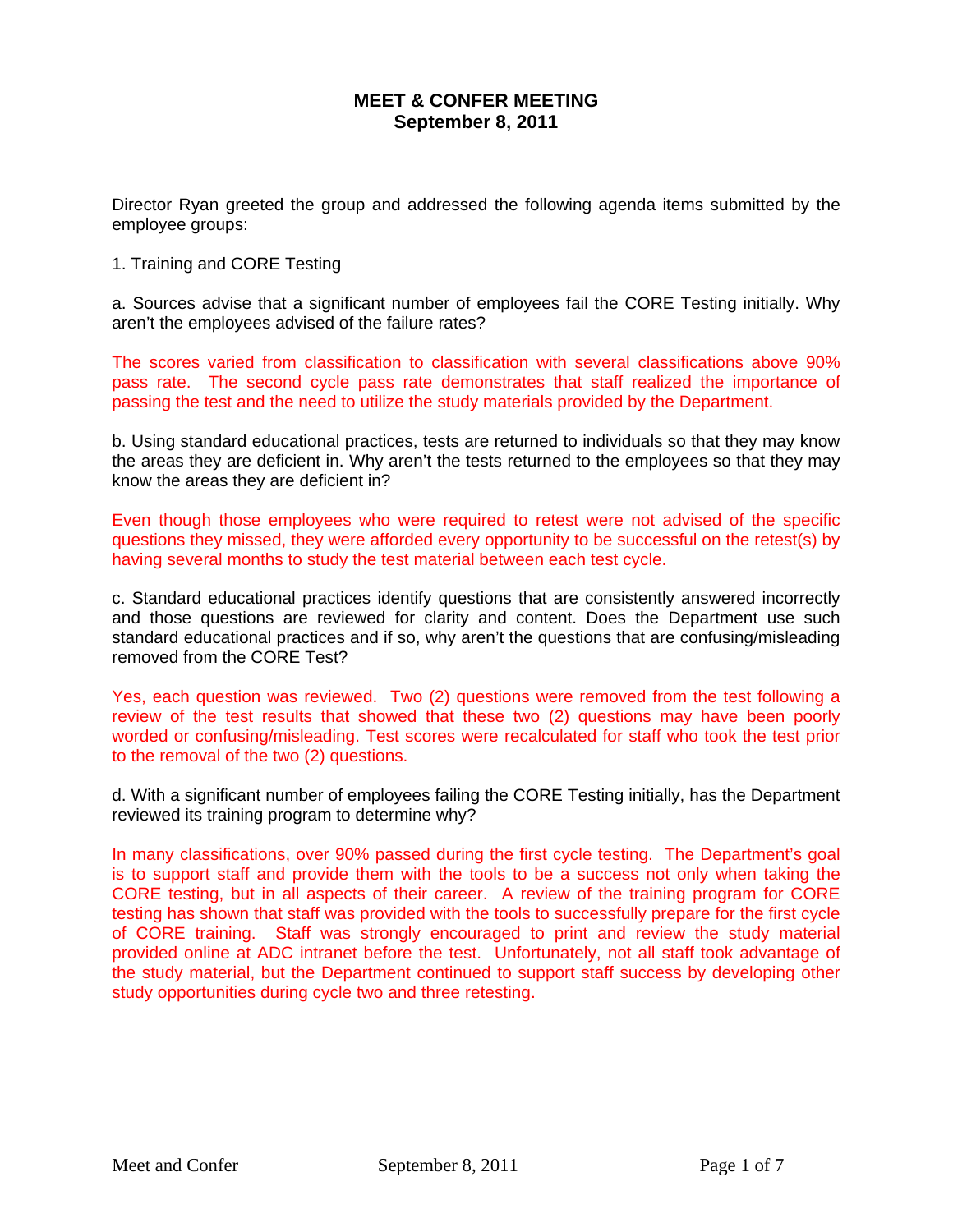2. Employee Safety and Security

a. Employees are required to wear 'stab vests' in high security areas of the Institutions. Some facilities have not yet purchased enough 'stab vests' for each individual employee working these areas. When will those purchases be completed?

ADC constantly works to provide resources / funding for this issue. We strive to provide vests for everyone. If someone is not assigned a vest, they are to advise their Deputy Warden who will ensure they receive one. We purchase vest fabric each quarter and will continue to do so. Discussion ensued regarding the need for additional inserts. Offender Operations will conduct inventories and cost assessments.

b. What safety precautions has the employer taken to prevent the infection from MRSA, staff or other transmitted diseases when employees pass 'stab vests' that have been worn for an eight (8) hour shift to the employees of the oncoming shift?

Each complex can purchase sanitizers from Waxie. If sanitizer is not available, advise the Warden.

c. Employees report they have received no training on the handling, cleaning and storage of the 'stab vests'. Since the sensitive fibers within the 'stab vests' degenerate and fail with improper handling, cleaning and storage, when the employer issues 'stab vests', what is the appropriate training on the handling, cleaning and storage of the 'stab vests'?

Training consists of pulling inserts out and spraying sanitizer on them. If someone does not feel comfortable with the sanitation, they should advise their supervisor.

d. While heating and cooling issues at ASPC Eyman seem to have been alleviated, these issues remain at other facilities including ASPC Winslow. An Officer at ASPC Winslow was recently in hospital from the heat while on duty post (enclosed area) and the administration refused to allow this Officer to fill out any report to include industrial claim. When temperatures are in the 'excessive heat' range, shouldn't cooling systems in enclosed areas that affect the Officers safety be considered a priority?

Cooling systems are always a priority for staff and inmates alike. This is evident in this weekend's power outage at Yuma. Many hours were spent on staff and inmate safety while the cooling systems were down. A CO from Winslow was transported to the hospital due to heat related issues, and supervisors have been redirected to ensure industrial reports are filed.

The National Weather Service has issued an extreme weather warning for most of Arizona 9/9/11 – noon on 9/11/11. Complexes have been advised and are currently assessing possible issues.

e. When airborne agents (pepper spray etc.) are utilized to gain inmate compliance, policy is quite clear on the manner and methods to be utilized to decontaminate the inmates exposed. Why are there no policy guidelines for exposure and decontamination for Officers and employees?

Decontamination procedures are the same for staff and inmates: rinse with cool water/flush out eyes, don't rub the areas, don't apply lotions or ointments and allow to air dry.

f. English is the language of government in Arizona. The utilization of the Spanish language during emergencies and ICS operations at several facilities has proven to be an obstruction to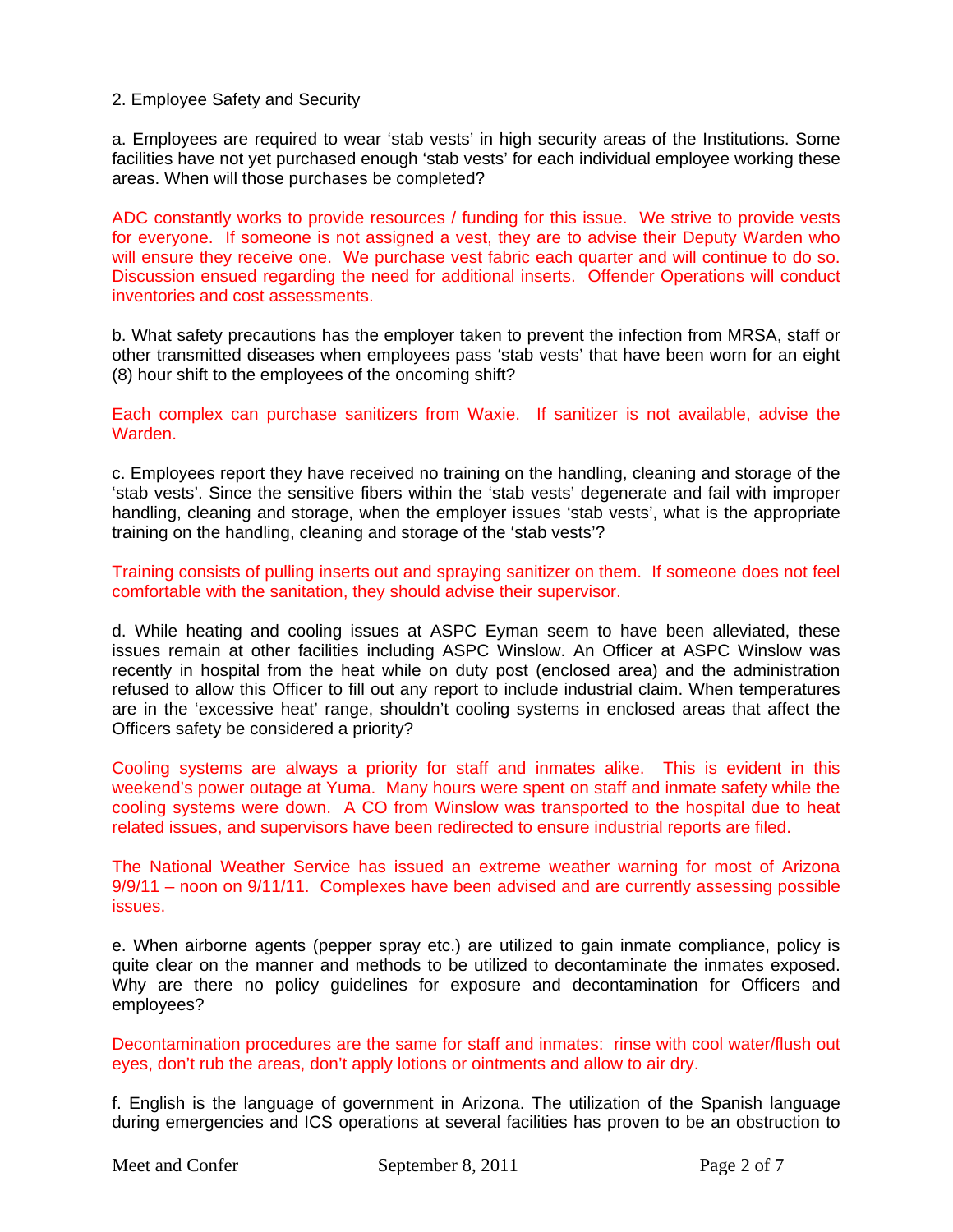the safe and orderly operation of the facility. What steps does the employer intend to initiate to alleviate the use of the Spanish language on radio transmissions within its facilities and complexes?

Staff will be reminded of radio courtesy.

g. Should employees file an EEO complaint when the employees in their assigned area speak the Spanish language exclusively while the other employee speaks and understands only the English language if they feel they are being discriminated against due to their ethnicity?

If employees believe discrimination is occurring, they are welcome to contact their EEO Liaison. Generally, employees speaking another language in front of other employees is not considered discrimination.

### 3. Policy

a. In the Director's Open Letter to All ADC Employees dated March 11, 2011, it states that policies are to be followed; yet we are continually being told by Administration "That may be in policy, but that does not apply to us." Examples of this are: DI 145 requires that there be two officers present to do a strip search of an inmate. Employees at Central unit have been advised that this does not apply to a maximum custody unit. Employees were in fact told "you will not find this in policy anywhere, but that does not apply at Maximum Custody units." DO 524 524.02 is only being applicable to COII's. Some units apply it to all staff, while other units selectively apply it to COII's only, always citing "Needs of the Unit" as the reason that it only pertains to COII's. Please clarify which policies are those that employees are supposed to follow?

The DI referenced is an outdated DI from 2000 and will be replaced with the same language as DO 911 which states "when practical". It is unrealistic to expect two officers to strip search every inmate especially in minimum custody units with mass movement of inmate workers.

We are diligently working to revise policies. If you find an outdated policy which does not reflect current practices, advise Division Director Patton so it can be corrected.

b. Is there a difference between the policies that lower pay grade ADC employees should follow and those that higher pay grade ADC employees should follow and if so why?

### No

c. As the Governor's Office and the legislature discuss cancelling/changing the merit system and making all employees an uncovered status, does the employer feel that cancelling/changing the merit system and making all employees an uncovered status will be of benefit to the agency and if so, how will it benefit the employees and the agency in general?

Personnel reform did not move forward during the last legislative session, and we do not know if it will be brought forward this session or not.

d. Is the Director comfortable with the new position to terminate employees that cannot return to full duty status after thirty (30) days on temporary assignment (light duty) from any medical condition?

When the 30-day TWA period expires, employees are required to use annual, sick or compensatory leave; they are not terminated.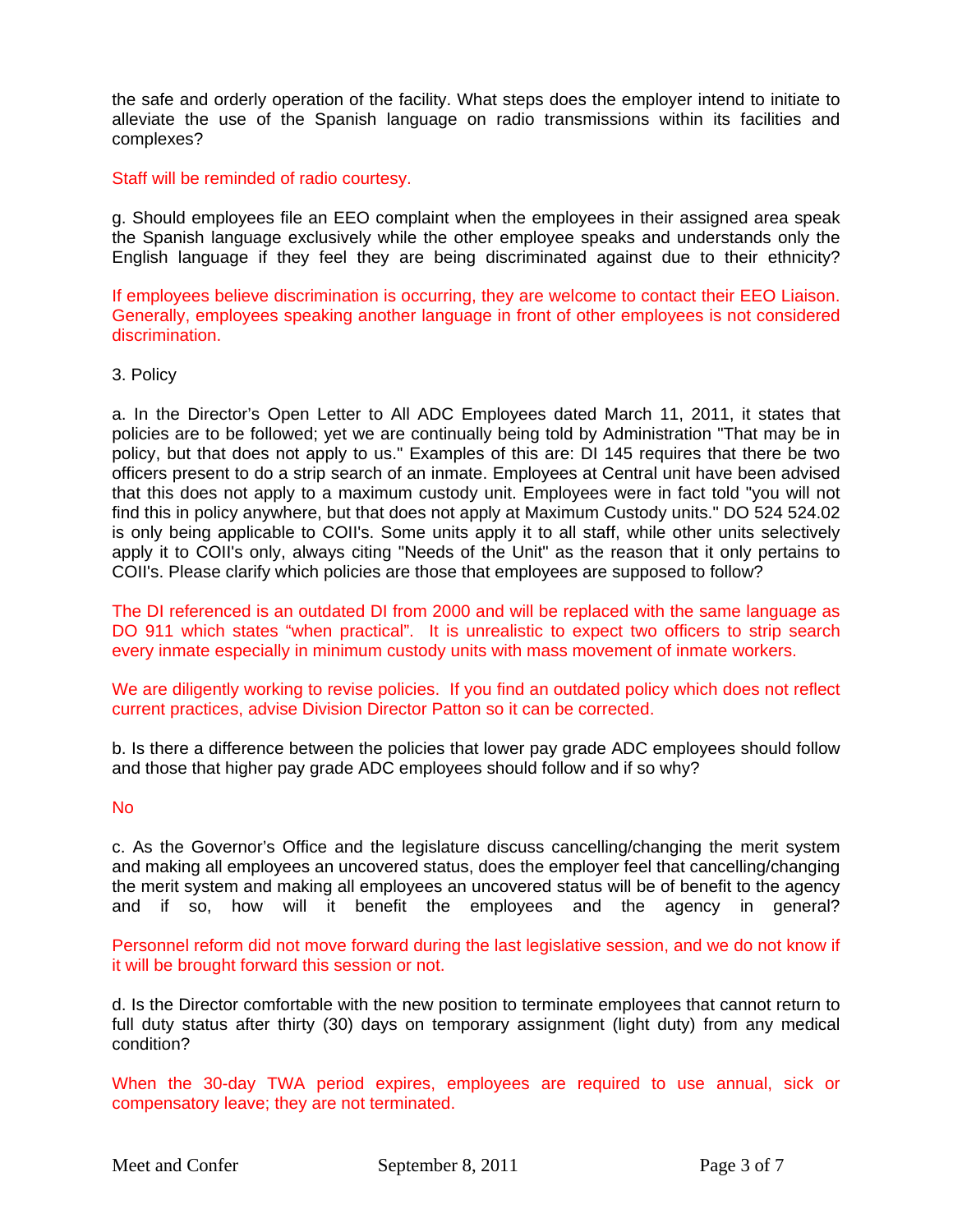4. Employee Investigations and Discipline

a. The employer has stated that employee discipline shall be progressive in nature, yet with each re-write of the employee discipline policy there are fewer and fewer CLASS 1 and CLASS 2 violations. In current DO 601 there are very few CLASS 1 and CLASS 2 violations. Please explain why the vast majority of employee discipline requires a suspension without pay?

The percentage rate of employee discipline for the last thirteen  $(13)$  months  $(07/01/10 -$ 07/31/11) demonstrates that progressive discipline is utilized in the majority of disciplinary actions. Letters of Reprimand represent 29.60% of the total, while 8 hour suspensions are 23.82%. That accounts for almost 54% of all disciplinary actions.

b. DO 601 has no clarity on what constitutes progressive discipline and no guidelines for the use of the PACE system and Necessity to Improves as a corrective measure. Is it the employers position that employees that violate policy need not be afforded time to correct the behavior or modify their actions and that discipline is the appropriate tool to gain compliance and correct behavior?

The Department supports the practice of progressive discipline, the use of the PACE system and Necessity to Improves as corrective measures for its employees, but in some cases of serious acts of misconduct a suspension without pay, demotion or dismissal of an employee without preceding re-direction may be warranted.

DO 601 Discipline Chart Information provide guidance to leadership staff in the goal to make discipline uniformed and equitable throughout the agency. Consideration of the guidelines for corrective action as well as consideration of both mitigating and aggravating circumstances is essential when determining the level of discipline to impose. PACE is covered under DO 514.

c. A significant number of officers/employees complained that someone fraudulently forged their signatures on payroll deduction forms changing their election from the union of their choice to AZCPOA.

1. What is the status of this investigation?

2. Has anyone been charged with the serious crimes involved?

3. It has been reported that this change of payroll deduct forms continues to happen; whom shall the employees report this crime to?

4. Is the Attorney Generals Office or the Department of Public Safety involved in investigating these crimes and if no, why not?

5. A great deal of time has elapsed since these crimes were first reported. Why has this investigation taken so long?

6. When shall the investigation conclude with a positive outcome for the employees who have had crimes perpetrated against them?

Pending investigations will not be discussed; it would be inappropriate.

### 5. Prison Privatization

a. Are any current ADC facilities or institutions being considered for sale or lease to a private entity?

No. There is no validity to any rumor that we will privatize any state prisons units or complexes.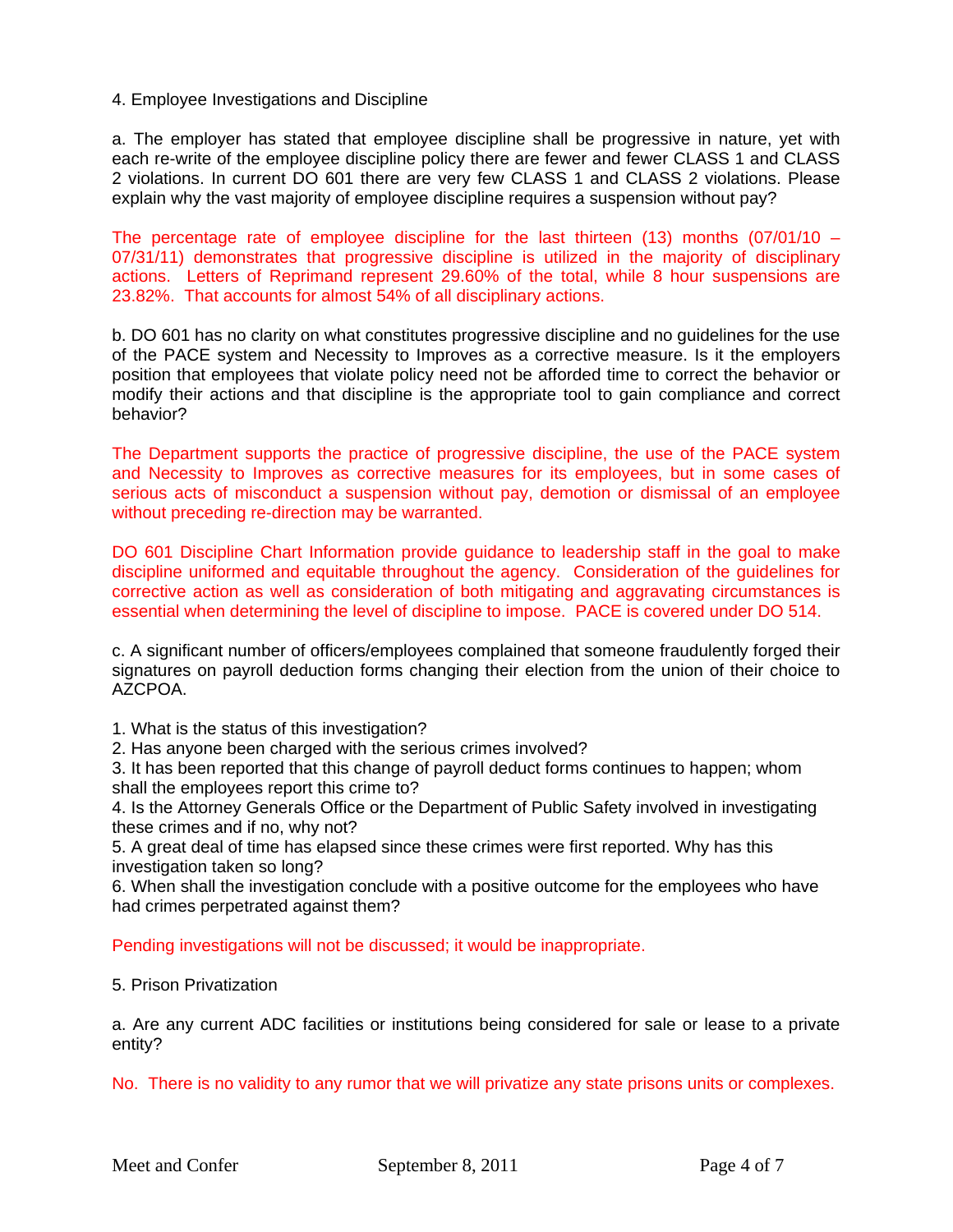b. After the Kingman incident, will ADC actively petition the legislature for more direct oversight of private prisons?

No.

c. With the significant cost to taxpayers when inmates escape from any private prison and the possibility of horrific consequences to the public for that escape, should ADC have more control and oversight on all private prisons in Arizona and if not, why not?

Statutorily we don't have that authority. Private prisons operating within Arizona provide monthly reports of inmate transfers into and out of the state.

6. Employee Staffing/OT

a. The Administrators at Dakota hide staff all the time and cause other units to go under or the Dept. has to use OT, what is trying to be done so there is better accountability?

The rosters are reviewed weekly by the COS and respective shift commanders and DWs. The posting charts for a one month period were reviewed and two instances of overstaffing were identified. Mistakes sometimes occur.

b. Dakota also does count on the recreation field for no apparent reason other than they do? Is this OK by policy and for accountability?

This occurs on rare instances only, i.e., ICS or extraordinary event. It is okay to conduct count in this fashion when an emergency arises.

c. With OT going away is it fair that it is the Administrators that are allowing staff to abuse this privilege?

Every effort is made to ensure no OT abuse occurs and the unit Administration actively reviews for errors pre & post staffing. Staffing is reviewed at the shift/unit level and again at the complex level. OT is only approved at the complex level after reviews of staffing projections.

Our department is the only agency that received an increase in our budget this year. The Finance Officer responsible for tracking budget allocations has raised concerns regarding OT expenditures. We are working to fill CO positions to alleviate the need for OT because statutorily we can't overspend our budget. We also instituted a hiring freeze for future non-CO hires/vacancies; the Division Director's will report staffing requirements later in the month. Additionally, we are working to increase efficiencies in hospital coverage by contracting a secure ward with St. Lukes.

The current turnover rate for the CO series is 10% down from the normal 18%.

d. The new DI 306 requires CO IV's and Capt.'s to turn in their key's and radios for their 1 hour lunch. What do those individuals do when they can't go any where but, to their own break room and get interrupted countless times? What if they need the keys to get into the break room? The common sense answers are no longer common sense answers. Most understand the break is required, but leaving an area and having a place to go and still meeting the time requirement is difficult for many.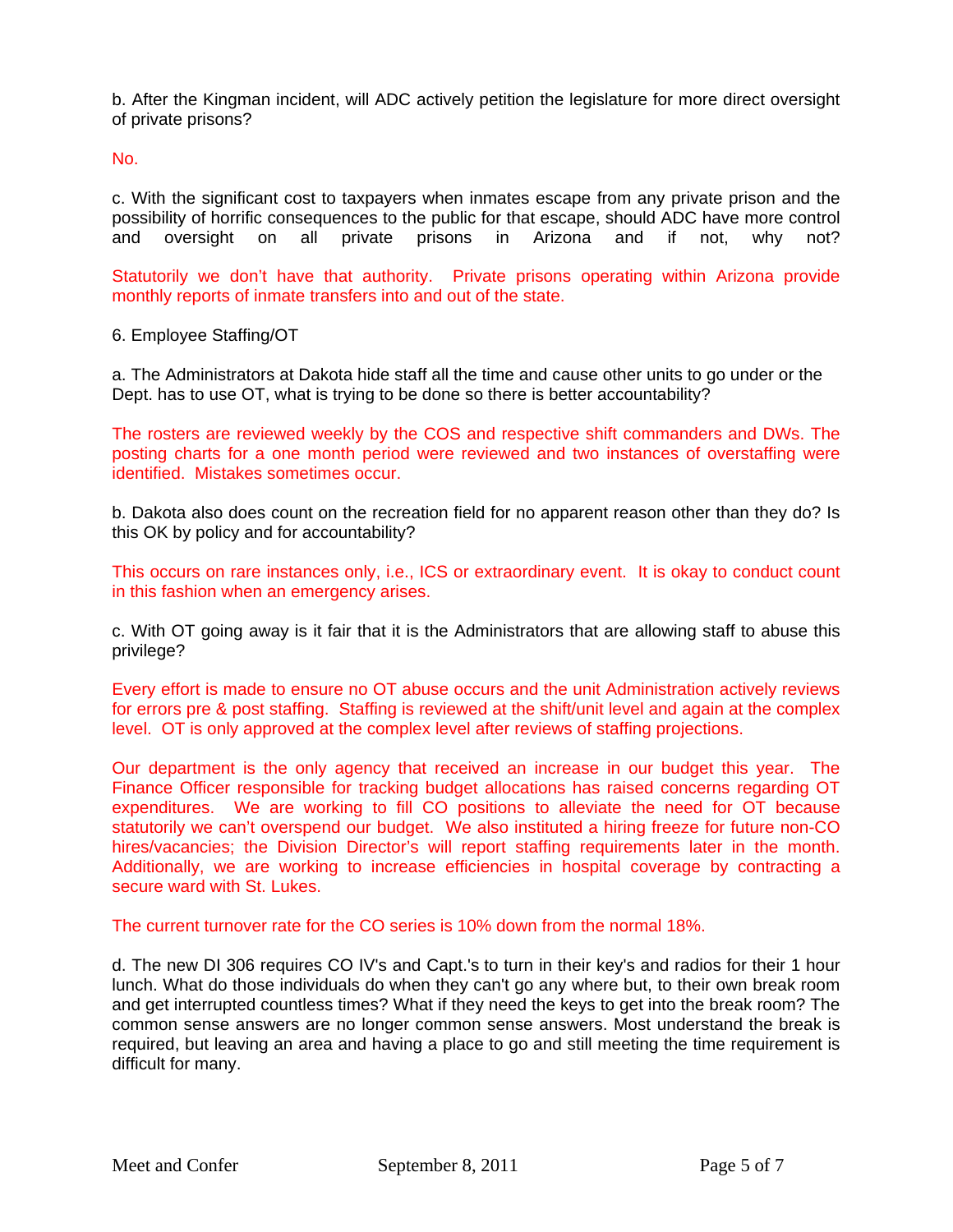Lunch breaks are required. Staff can leave site, but only for one hour. Encourage employees not to interrupt other staff members who are on break.

7. Inmate Releases

a. Why does Yuma spend countless tax dollars to transport inmates being released to their parole Officer's?

b. Why does Yuma spend countless tax dollars to transport inmates to their homes anywhere in the state on their sentence expiration date?

Yuma does not waste tax dollars on transporting released inmates. Released inmates are transported by staff via statewide transportation to parole offices one-two times a month in order to cut time and costs. Sex offenders and those with Do Not House Issues are driven separately to their parole office. They are not driven to their residence. Discuss further questions with the chain-of-command, including the Warden.

The Director discussed the following general topics:

# **STAFF ROTATION**

Director Ryan explained that the intent of the policy on Staff Rotation was always to ensure seniority was considered in determining placement on a "waiting list" to return original RDOs to those who had other RDOs assigned to them as a result of rotation. However, in the process of implementing this policy and designing the tool to place staff on this waiting list, the intent of the policy was inadvertently not followed. In an attempt to correct this error, a DI will be issued requiring seniority be used for placement on the waiting list. To ensure staff already on the waiting list are not impacted negatively, they will be "grandfathered" and retain their placement on the list. Seniority will be considered in determining placement on the waiting list for all new rotations occurring after the effective date of the DI. This decision is as fair as I can be.

## **HEALTH SERVICES PRIVATIZATION**

The Request for Proposal is expected to be issued this month which will enable the contract to be in place and the transition finalized during this fiscal year. All Health Services (HS) employees will be affected. This will represent the largest Reduction in Force (RIF) to date. The expectation is that current HS employees will be given first consideration for jobs with the contracted vendor. As the transition nears, all staff including CO III's and CO IV's in HS will be given the opportunity to transfer, promote or VGD to Offender Operations if positions are available. Questions and Answers to common questions are available on the intranet and will be updated frequently. We will continue to communicate with HS staff and will do everything in our power to assist them during the transition process.

## **USE OF FORCE INVESTIGATIONS**

Unnecessary use of force is unconscionable. I fully understand the dangers and challenges of the job. It is wrong when an inmate assaults staff and we have processes to use be they administrative sanctions or criminal prosecution. Staff can't assault inmates and can't lose their self-control. It is not right and potentially criminal as well. Honesty and integrity are essential. Honesty is about telling the truth and integrity is about doing the right thing; turning a blind eye